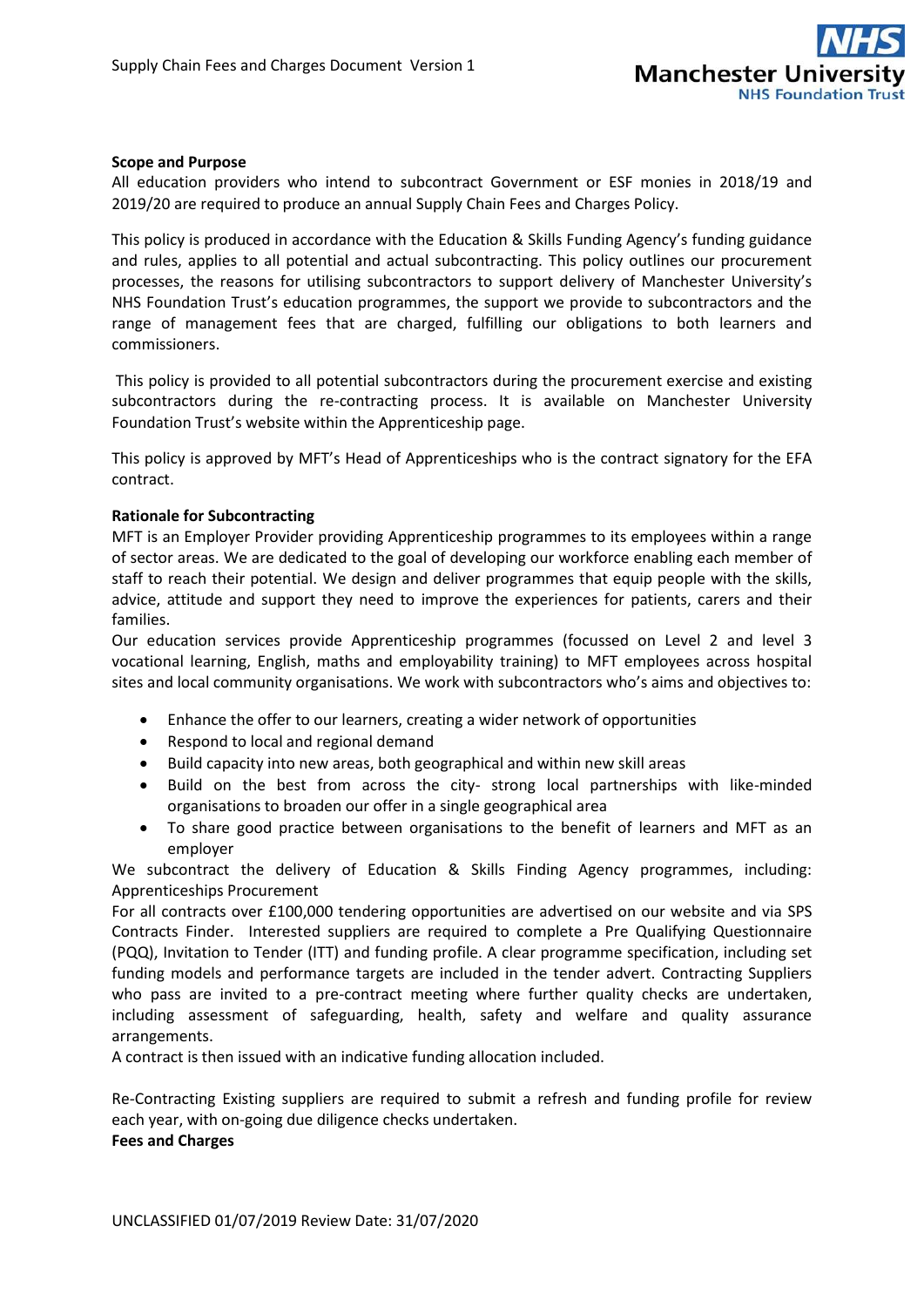MFT –Employer Provider do not have a standard management charge. We calculate a charge based on a number of factors, including the type of contract, outcomes of the due diligence process and risk assessment.

However, we seek an indicative management fee of a maximum 15% of published funding rates.

We provide pricing schedules and funding models that are transparent, fair, realistic and achievable.

Funding models are designed to drive performance, with payment based on volumes of starts, retained and successes, based on an original agreed profile.

## **What we provide**

We provide enhanced support from our dedicated Contracts Manager and Quality Assurance Manager to ensure all learning is of the highest quality and work with our subcontractors to continuously improve learning through regular support, self-assessment and quality improvement.

Day-to-day management support is provided to support the smooth running of the contract, with additional support provided from a range of specialists, and risk-based regular quality improvement reviews. Where required, subcontractors get access to our licences for BKSB and One-File. We provide a large range of high quality weekly and monthly performance data to aid performance and planning, enabling high levels of success and retention.

We will ensure that subcontractors are included in MFT's quality cycle and are guided and supported by MFT to follow this process. MFT will provide support as necessary to subcontractors in completing the Self- Assessment Review (SAR) and the Quality Improvement Plan (QiP). Subcontractors then discuss the completed SAR and QiP with the Head of Apprenticeships. Any actions arising are addressed in co-operation between the Apprenticeship management team and the subcontractor

In return for the management fee charged by MFT, subcontractors will receive: -

- Advice and guidance
- Regular meetings to discuss a wide range of issues which would include contract planning, audit feedback, performance monitoring reports etc.
- Teaching and learning quality updates and training sessions.
- Regular monitoring visits with detailed feedback identifying good practice and areas for improvement.
- Enrolment and audit compliance training.
- Safeguarding service
- SAR support.
- On-going administration support including in-depth checks of evidence submitted and regular feedback on issues identified.
- Ofsted guidance and requirements
- Input of enrolment documentation submitted.
- Submissions of data to funding agencies.
- On-going data checks and support to resolve data queries.
- On-going support to address any areas for improvement.

# **Compliance**

We provide all necessary contract compliance paperwork and associated training (including guidance on funding rules) and undertake regular paperwork audits to ensure high levels of contract compliance and reducing funding risks to both parties. Additionally, our Governance and Information